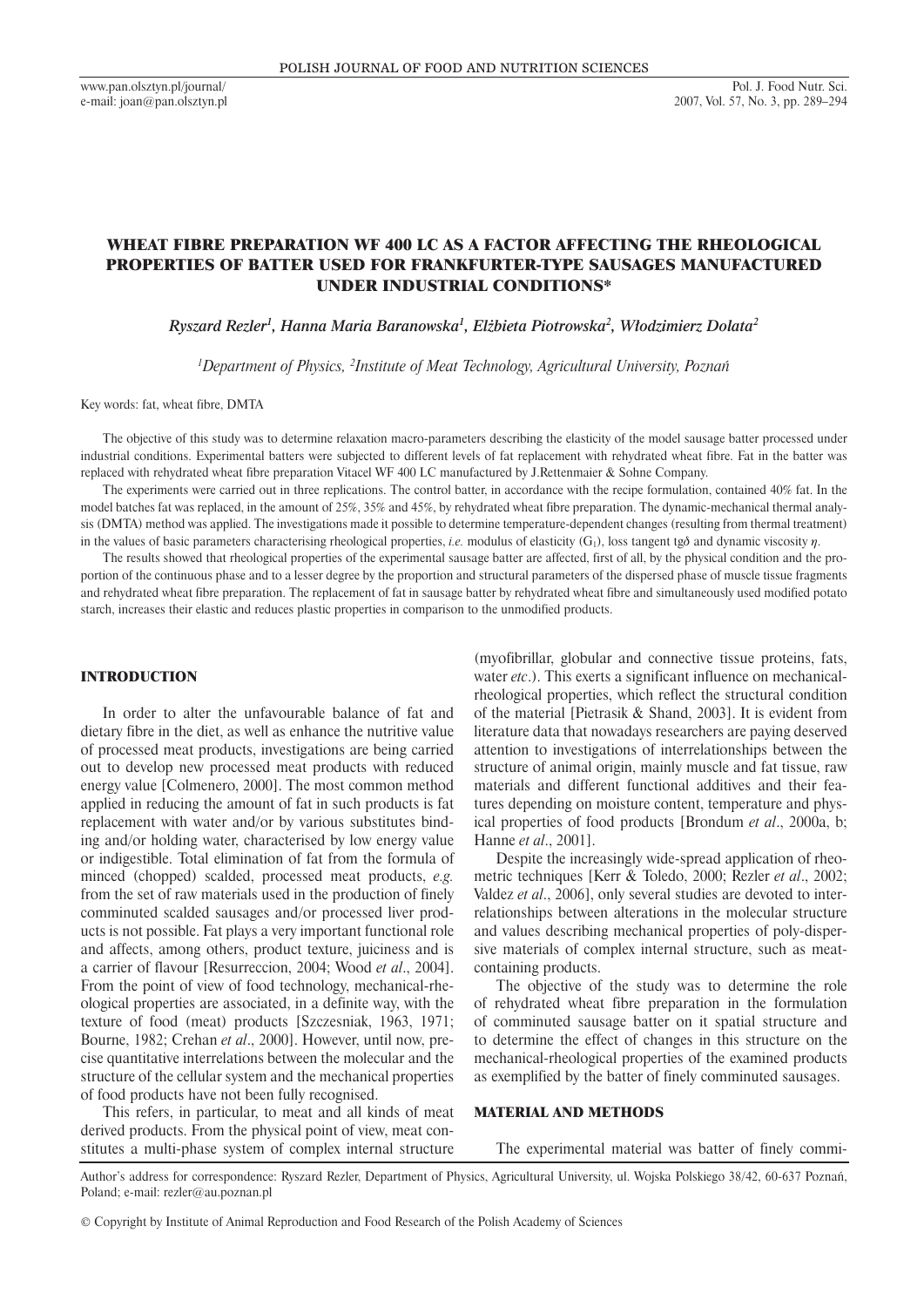nuted frankfurter-type sausages. Primary raw materials consisted of fine pork class III, ham and shoulder trimmings and skin emulsion (trimmed pork skins, subjected to brine treatment, next chopped in a grinder and homogenized). The raw materials were ground in a commercial 160 mm grinder (mincer) through a plate with mesh size of 3 mm. The WF 400 LC rehydrated wheat fibre was introduced into the silent cutter (bowl chopper) in order to replace fat at three levels: 25%, 35% and 45% of the 40% fat content in the sausage batter formulation. The wheat fibre, rehydrated at a 1:6 ratio, was added to the silent cutter at the end of chopping. Control batter was produced without rehydrated preparation of wheat fibre. Additional raw materials included phosphates (Almina), added at the beginning of chopping; curing mixture; modified potato starch LUBOSTAT (E 1412 – distarch phosphate), added to the chopper at the end of chopping; frankfurter spice mix by "Almi" (Table 1). The frankfurter production process was run under commercial scale conditions. Meat and fat were comminuted in a grinder with mesh size of 3 mm. Raw material comminuted in the grinder was chopped in a bowl chopper. Comminuted pork, spices, curing salt and  $1/3$  planned water/ice were added first to the chopper bowl (chopping of 3 min), followed by the addition of 1/3 planned amount of water/ice and skin emulsion (chopping of 1 min). In the next stage of the chopping process previously comminuted fat and the remaining amount of water/ice found in the formulation. Starch was added in the last stage of the process. Chopping was conducted until homogenous mass was obtained. Final batter temperature did not exceed 12°C. Thus obtained batter samples were placed in a relaxometer thermostat testing chamber.

| TABLE 1. Formulation of experimental sausage batters. |  |  |
|-------------------------------------------------------|--|--|
|-------------------------------------------------------|--|--|

| Formulation                 | Control<br>sample<br>(kg) | 25%<br>Model<br>batter I<br>(kg) | 35%<br>Model<br>batter II<br>(kg) | 45%<br>Model<br>batter III<br>(kg) |
|-----------------------------|---------------------------|----------------------------------|-----------------------------------|------------------------------------|
| Pork meat, class III        | 35                        | 35                               | 35                                | 35                                 |
| Pork fat trimmings          | 40                        | 30                               | 26                                | 22                                 |
| Skin emulsion               | 5                         | 5                                | 5                                 | 5                                  |
| Water/ice                   | 16                        | 24.5                             | 28                                | 31.5                               |
| WF 400 LC fibre             |                           | 1.5                              | $\overline{2}$                    | 2.5                                |
| Combi frankfurter seasoning | 0.9                       | 0.09                             | 0.09                              | 0.09                               |
| Ground white pepper         | 0.05                      | 0.05                             | 0.05                              | 0.05                               |
| Ground sweet paprika        | 0.05                      | 0.05                             | 0.05                              | 0.05                               |
| Almina                      | 0.5                       | 0.5                              | 0.5                               | 0.5                                |
| Curing mixture              | 1.8                       | 1.8                              | 1.8                               | 1.8                                |
| Lubostat starch             | 3.0                       | 3.0                              | 3.0                               | 3.0                                |

Changes of the model sausage batter rheological properties in the function of temperature were determined by DMTA using a mechanical relaxometer, *i.e.* the prototype oscillation rheometer which operates on the basis of the principle of the analysis of free vibrations of the reversed torsional pendulum [Rezler & Poliszko, 2001]. The following rheological features were determined: values of modulus of elasticity  $G_1$ , tg $\delta$ and dynamic viscosity coefficient  $\eta$  at the temperature range

of 20÷85°C. The frequency of free vibrations of the system amounted to 0.4 Hz and the rate of heating  $-1^{\circ}$ C/min. The results are mean values for three replications.

### RESULTS AND DISCUSSION

Production of homogenized (emulsified) sausages involves an appropriate degree of comminution and uniform dispersion distribution of all raw material formulation components. Significant changes take place during mincing (chopping); a new physical system develops, causing changes in the initial structural parameters of all minced (chopped) constituents. This leads, primarily, to changes in properties of meat proteins and fat (Table 2). At the end of mincing, the obtained batter constitutes a dispersion system made up of two phases: (1) the hydrocolloid continuous phase (aqueous, colloidal solution of proteins and connective tissue, as well as emulsions of fat and proteins soluble in water or saline solutions) and (2) the dispersed phase made up of insoluble elements of muscle and adipose tissue. In its final form, the minced sausage batter constitutes a system of a diverse and dynamically balanced spatial structure. The purpose of the thermal treatment, among others, is to consolidate and preserve the developed system.

TABLE 2. Physico-chemical composition of WF 400 LC fibre preparation.

| Component        | Content                |
|------------------|------------------------|
| Fibre content    | Min. 97% in dry matter |
| soluble          | 2.5%                   |
| non-soluble      | 94.%                   |
| Moisture content | max. 8%                |
| Ash              | max. 3%                |
| Protein          | 0.4%                   |
| Fat              | 0.2%                   |
| Phytic acid      | Negative assay         |
| Fibre gluten     | Negative assay         |
| pH               | $6.5 \pm 1$            |

Generally speaking, thermal treatment makes it possible to identify three areas of changes in modulus of elasticity  $G_1$ under the influence of temperature. They differ both in the value and character of these changes. The first comprises a temperature range from 20 to about 40°C, the second – from 40 to 65°C, and the third – above 65°C. This results from differences in the intensity of the occurring physico-chemical processes affecting the rheological properties of sausage batter during thermal treatment.

Figure 1 shows temperature interrelations of moduli of elasticity  $(G<sub>1</sub>)$  of the examined sausage batters, both the control and those in which pork fat was replaced with different quantities of rehydrated wheat fibre preparation.

The greatest dynamic changes of modulus of elasticity  $(G_1)$  was determined at the initial  $(20 \div 40^{\circ}C)$  and final  $(65 \div 85^{\circ}C)$  temperature ranges. In the case of the temperature range from 20 to about 40°C, a distinct dispersion could be observed in the values of modulus of elasticity  $(G_1)$ . This occurs both in the control and in the experimental modified batter. A further increase of temperature results in only slight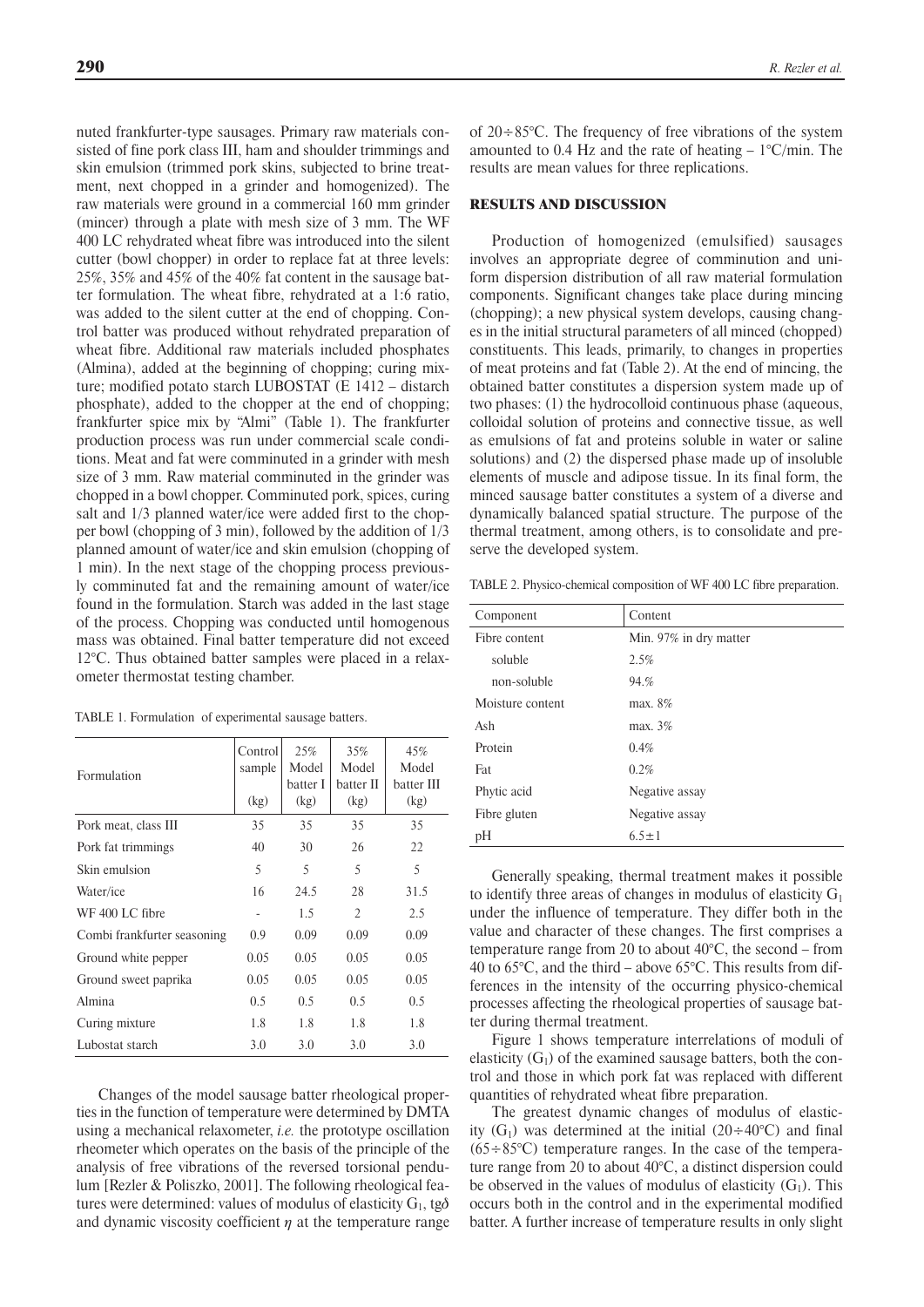

FIGURE 1. Values of temperature-dependent interrelations of modulus of elasticity  $(G_1)$  in model finely comminuted sausage batters: control and with the addition of rehydrated wheat fibre preparation.

changes in determined values of modulus and this takes place only when the temperature reaches  $65 \div 85^{\circ}$ C, resulting in a rapid increase in the value of the modulus  $(G_1)$ .

Changes in the loss tangent tg $\delta$  values resulting from temperature courses are shown in Figure 2.



FIGURE 2. Values of temperature-dependent interrelations of the loss tangent tg $\delta$  of model finely comminuted sausage batters: control and with the addition of rehydrated wheat fibre preparation.

A downward trend of the tg $\delta$  value, indicating a declining relative capability to disperse mechanical energy, was observed both in the entire range of the analysed temperature and in the entire range of fat replacement with rehydrated wheat fibre preparation.

Earlier investigations [Rezler *et al*., 2003] showed that,

apart from water, fat is the main constituent of the hydrocolloid continuous phase of the examined finely comminuted sausage batter. At room temperature (20°C), pork fat is at a solid state. This considerably affects the differentiation of modulus of elasticity  $(G_1)$  values for the control batter (about 1500 Pa) and for sausage batters in which fat was replaced with rehydrated wheat fibre preparation  $(G_1 \sim 2500 \text{ Pa})$ .

The observed dispersion area of modulus of elasticity  $(G<sub>1</sub>)$  at the initial range of temperature changes (20–40°C) (Figure 1) is associated with the transition state of fat.

Liquefaction of fat leads to increased hydrocolloid fluidity of the batter continuous phase and, in addition, also favours the release of water dispersed in them so far. This additionally increases the fluidity of the batter at the analysed temperature range  $(20 \div 40^{\circ} \text{C})$  and leads to changes in the value of dynamic viscosity (Figure 3).



FIGURE 3. Values of temperature dependent interrelations of dynamic viscosity  $(n)$  of model finely comminuted sausage batters: control and with the addition of rehydrated wheat fibre preparation.

Spatial structure of the hydrocolloid continuous phase and the dispersed phase developed as a result of mincing is influenced, primarily, by the envelopes formed by soluble proteins around fat globules. These are mainly myofibrillar proteins (actomyosin, actin, myosin, *etc.*) released from muscle filaments. In the minced batter, these proteins form a spatial matrix supporting the water-fat emulsion.

Reduction in the proportion of fat and meat in the experimental, model batter formulation and partial fat replacement with rehydrated wheat fibre preparation results in an increase of the total water content. This, in turn, leads to the reduction of the ionic force in the water phase and a decrease of protein extractability and results in a less concentrated and less compact continuous phase of the hydrocolloid-fat emulsion. This has a considerable effect on changes in the effective concentration of the protein responsible for the formation of the network of spatial matrixes.

The applied heating process at the temperature range of  $40 \div 65^{\circ}$ C results in irreversible alterations in the hydrocolloid structure, having a crucial effect on the development of rhe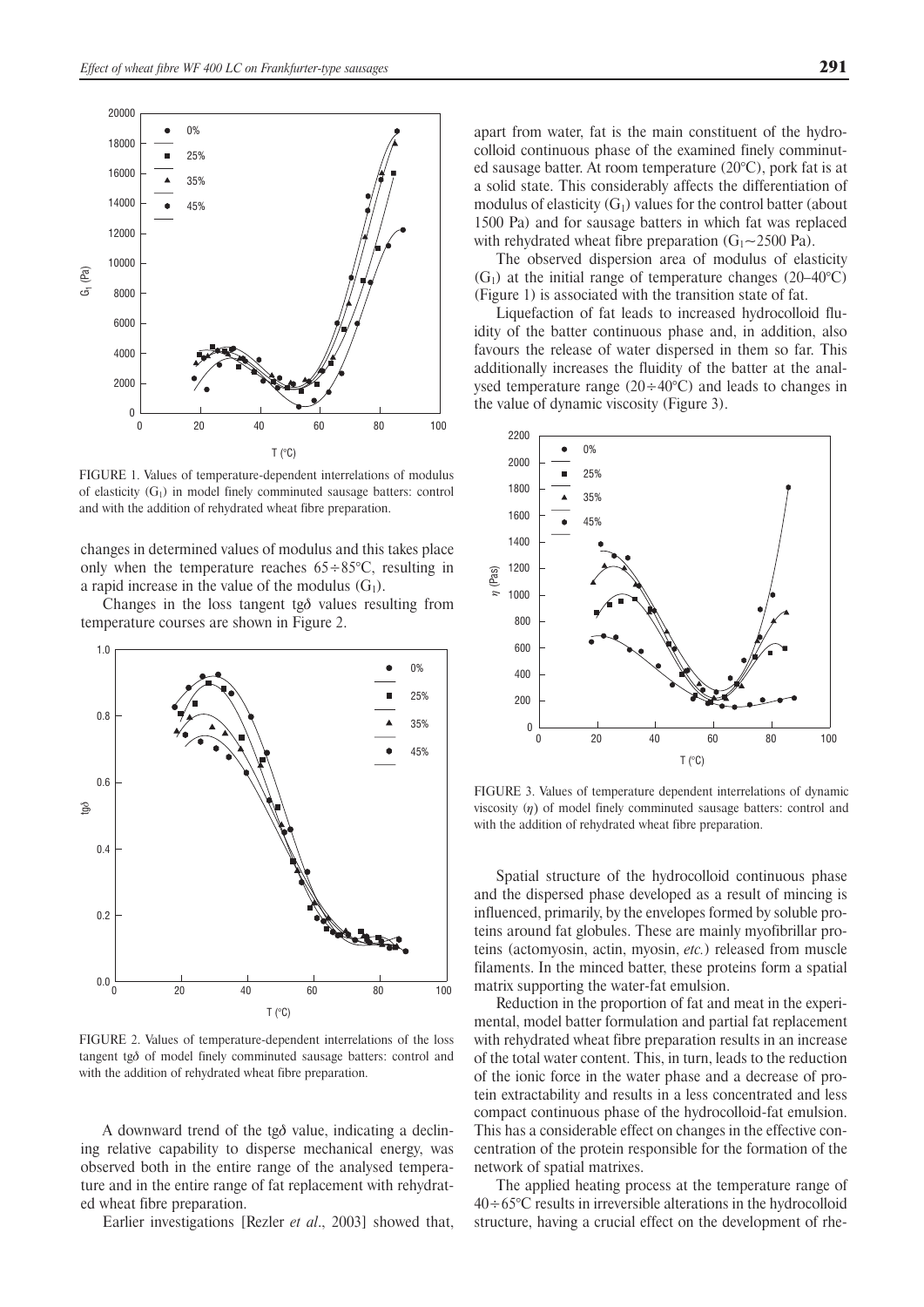ological properties of both batter subjected to thermal treatment and the final products.

Phenomena associated with the gelation of the previously denatured protein constituents (occurring at the temperature range of about  $50 \div 60^{\circ}$ C) take place in the initial analysed temperature range (40÷65°C) [Boyer *et al*., 1996; Hey & Sebranek, 1996; Brondum *et al*., 2000]. This leads to the structuring of the hydrocolloid phase and assists the process of association of water absorbed by fibre components of batter, which can bind with the groups of previously unavailable hydrophilic polypeptide chains. In other words, fibre being an element of the spatial network leads to its increased density.

Taking into consideration findings of our earlier investigations on the substitution of fat with wheat fibre preparation in the batter of comminuted, scalded sausages [Rezler *et al*., 2002], it can be stated that some fat particles bind with wheat fibre preparation, reducing the free energy of interactions between chains which stabilise the spatial network of the protein gel. This happens because fibre, not exhibiting elastic properties, constitutes a kind of 'filler' of dissipative character, leading to increased plastic properties of the system [Rezler *et al*., 2002].

No effects associated with plasticization were observed in the investigated batters. This can be attributed to the fact that all investigated batters have starch in their recipe formulation.

As modified potato starch soluble at high temperatures was applied, it is quite probable that following the formation of the starch gel lattice, the density of the developed spatial structure of sausage batter increased. Consequently, an increase was observed in the capacity to compensate for losses connected with the limited (as a result of the addition of rehydrated wheat fibre preparation) contribution of the protein matrix into the elastic response of the modified systems. The effectiveness of the contribution of the gelated starch to the elastic response of sausage batters increases with the degree of fat replacement with rehydrated wheat fibre prepa-



FIGURE 4. True component  $(G_1)$  interrelations of modulus of elasticity in model finely comminuted sausage batters subjected to thermal treatment at 20°C: control and with fat replaced with rehydrated wheat fibre preparation (%).



FIGURE 5. Tg $\delta$  interrelations of model finely comminuted sausage batters subjected to thermal treatment at 20°C: control and with fat replaced with rehydrated wheat fibre preparation (%).

ration, probably due to increased quantities of water in experimental batters.

These findings reflect changes of both modulus of elasticity (Figure 1) and the value of dynamic viscosity (Figure 3) dependent on the course of temperature. In the case of sausage batter in which fat was replaced with the rehydrated wheat starch preparation, values of both modulus of elasticity  $G_1$  (Figure 1) and dynamic viscosity  $\eta$  (Figure 3) were observed to increase above respective values of the unmodified model batters. In the control batter, the effects connected with starch cross-linking occur to a limited degree, because added starch only partly gelates, developing a sticky solution (the amount of water is too small for the starch to gelate completely).

From the point of view of food technology, texture of food products is connected with mechanical-rheological properties, determining it to a considerable degree.

Taking into consideration the results obtained it can be said that the rheological properties and, hence, the texture of the examined model sausage batters depends mainly on the physical condition and proportion of the continuous phase and, to a lesser degree, on the share and structural parameters of the dispersed phase of the muscle tissue proteins and fragments. The substitution of fat with rehydrated wheat fibre preparation and the simultaneous use of modified potato starch in the formulation of experimental sausage batters results in an increase of elastic properties, and therefore poorer plasticity in comparison with the unmodified products (Figures 4. and 5).

## **CONCLUSIONS**

1. Changes caused by an increase in temperature within the continuous phase of finely comminuted (emulsified, homogenized) sausage batter initially lead to fat liquefaction and the release of water dispersed in them and results in an increase of batter fluidity.

2. Rheological properties and, hence, the texture of the examined sausage batters are influenced by the physical condition and the proportion of the continuous phase and, to a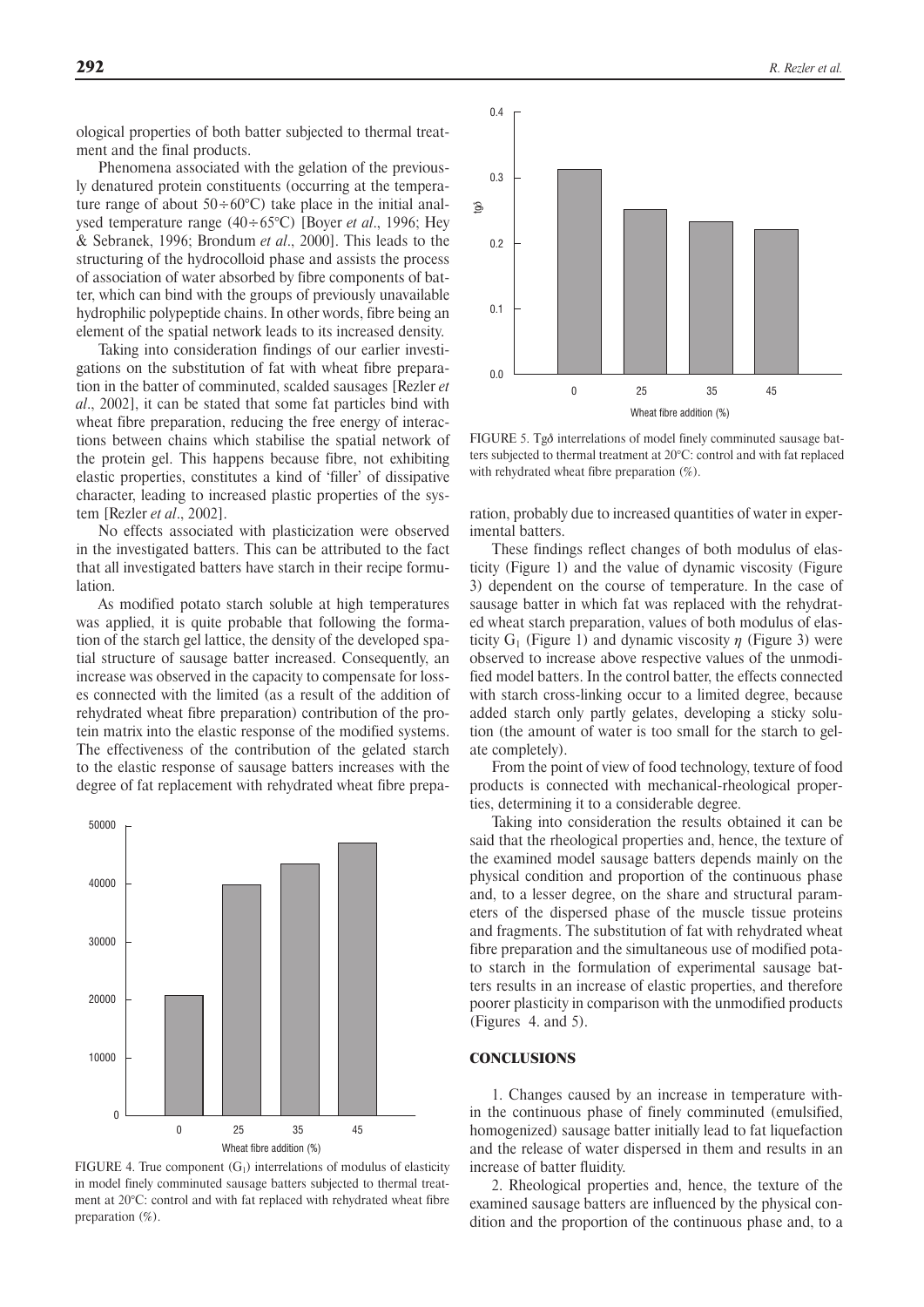lesser degree, by the proportion and structural parameters of the dispersed phase of muscle tissue proteins and fragments.

3. Structuring (gelation) of the previously denatured protein components of sausage batter occurring at temperature  $>60^{\circ}$ C manifests mainly in an increase of the G<sub>1</sub> value and a drop of tg $\delta$ , indicating the growing elasticity and declining plasticity of finely comminuted sausage batter subjected to thermal treatment.

4. Replacement of fat in emulsified sausage batters with rehydrated wheat fibre preparation, accompanied by the simultaneous application of modified potato starch in the recipe formulation, increase their elastic and reduce their plastic properties in comparison with those of unmodified products.

\*The paper has been presented at the International Scientific Conference "Meat in Technology and Human Nutrition", held at the Agricultural University of Lublin on the 21-22 September 2006.

#### **REFERENCES**

- 1. Benichou A., Aserin A., Garti N., Protein-polysaccharide interactions for stabilization of food emulsions. J. Dispersion Sci. Technol., 2002, 23, 93–123.
- 2. Bourne M.C.J., Food texture and rheology. Food Sci., 1982, 47, 440–444.
- 3. Boyer C., Joandel S., Roussilhes V., Culioli J., Ouali A., Heatinduced gelation of myofibrillar proteins and myosin from fast- and slow-twitch rabbit muscles. J. Food Sci., 1996, 61, 1138–1142.
- 4. Brondum J., Munck L., Henckel P., Karlsson A., Tornberg E., Prediction of water-holding capacity and composition of porcine meat with comparative spectroscopy. Part 1. Meat Sci., 2000a, 55, 177–185.
- 5. Brondum J., Munck L., Henckel P., Karlsson A., Tornberg E., Engelsen B., Prediction of water-holding capacity and composition of porcine meat with comparative spectroscopy. Part 2. Meat Sci., 2000b, 55, 177–185.
- 6. Colmenero J.F., Relevant factors in strategies for fat reduction in meat products. Trends Food Sci. Technol., 2000, 11, 56–66.
- 7. Crehan C.M., Hughes E., Troy D.J., Buckley D.J., Effects of fat level and maltodextrin on the functional properties of frankfurters formulated with 5, 12 and 30% fat. Meat Sci., 2000, 55, 463–469.
- 8. Hanne C.B., Henrik J., Anders H., Comparative study of lowfield NMR relaxation measurements and two traditional methods in the determination of water holding capacity of pork. Meat Sci., 2001, 57, 125–132.
- 9. He Y., Sebranek J.G., Functional protein in lean finely textured tissue from beef and pork. J. Food Sci., 1996, 61, 1155–1159.
- 10. Kerr W.L., Li R., Toledo R.T., Dynamic mechanical analysis of marinated chicken breast meat. J. Texture Stud., 2000, 31, 421–436.
- 11. Pietrasik Z., Shand P.J., The effect of quantity and timing of brine addition on water binding and textural characteristics of cooked beef rolls. Meat Sci., 2003, 65, 771–778.
- 12. Resurreccion A.V., Sensory aspects of consumer choices for meat and meat products. Meat Sci., 2004, 66, 11–20.
- 13. Rezler R, Poliszko S., Dolata W, Piotrowska E., Dynamicmechanical and thermal analysis of the hydro-colloidal phase in model meat emulsions with the addition of pea cellulose. Acta Agrophysica, 2003, 2, 417–424.
- 14. Rezler R., Poliszko S., Dolata W., Piotrowska E., Dynamicmechanical and thermal analysis of the hydrocoloidal phase in model force-meat with addition of wheat fibre. Acta Agrophysica, 2002, 77, 117–125.
- 15. Rezler R., Poliszko S., Dynamic mechanical analysis and thermal analysis of the hydrocolloid phase in model meat batters. I. The effect of temperature on rheological properties of model batters. Properties of Water in Food. 2001, Agr. Univ. Press, Warsaw, pp. 184–193.
- 16. Szczesniak A.S., Classification of textural characteristics. J. Food Sci., 1963, 28, 385–391.
- 17. Szczesniak A.S., Consumer awareness of texture and of other food attributes. J. Texture Stud., 1971, 2, 196–202.
- 18. Valdez M.A., Acedo-Carrillo J.I., Rosas-Durazo A., Lizardi J., Rinaudo M., Goycoolea F.M., Small-deformation rheology of mesquite gum stabilized oil in water emulsions. Carboh. Polym., 2006, 64, 205–211.
- 19. Wood J.D., Richardson R.I., Nute G.R., Fisher A.V., Campo M.M., Kasapidou E., Effects of fatty acids on meat quality: a review. Meat Sci., 2004, 66, 21–32.

Received September 2006. Revision received and accepted April 2007.